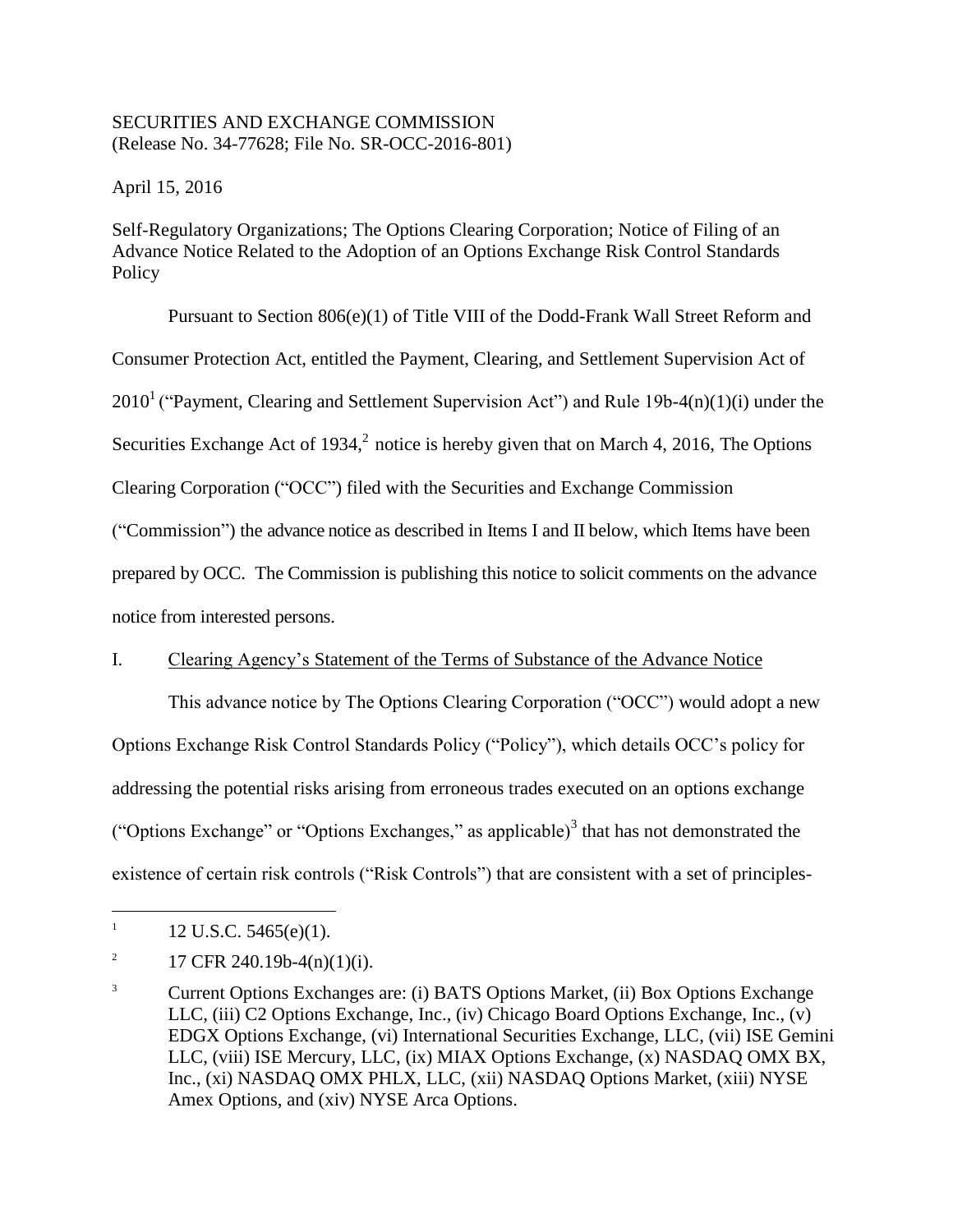based risk control standards ("Risk Control Standards") developed by OCC in consultation with the exchanges. The proposed change would also revise OCC's Schedule of Fees in accordance with the proposed policy to charge and collect from Clearing Members<sup>4</sup> a fee of two cents per each cleared options contract (per side) ("Fee") executed on an Options Exchange that did not demonstrate sufficient Risk Controls designed to meet the proposed Risk Control Standards.

# II. Clearing Agency's Statement of the Purpose of, and Statutory Basis for, the Advance Notice

In its filing with the Commission, OCC included statements concerning the purpose of and basis for the advance notice and discussed any comments it received on the advance notice. The text of these statements may be examined at the places specified in Item IV below. OCC has prepared summaries, set forth in sections (A) and (B) below, of the most significant aspects of these statements.

# (A) Clearing Agency's Statement on Comments on the Advance Notice Received from Members, Participants or Others

Written comments were not and are not intended to be solicited with respect to the proposed change and none have been received.

(B) Advance Notice Filed Pursuant to Section 806(e) of the Payment, Clearing and Settlement Supervision Act

# **Purpose of the Proposed Change**

# *Background*

OCC proposes to adopt a new Options Exchange Risk Control Standards Policy, which is designed to better protect OCC against risks related to erroneous transactions that may occur on Options Exchanges that have not implemented Risk Controls that are consistent with a defined set of principles-based Risk Control Standards, which were developed by OCC in consultation

*See* Article I, Section 1 of OCC's By-Laws.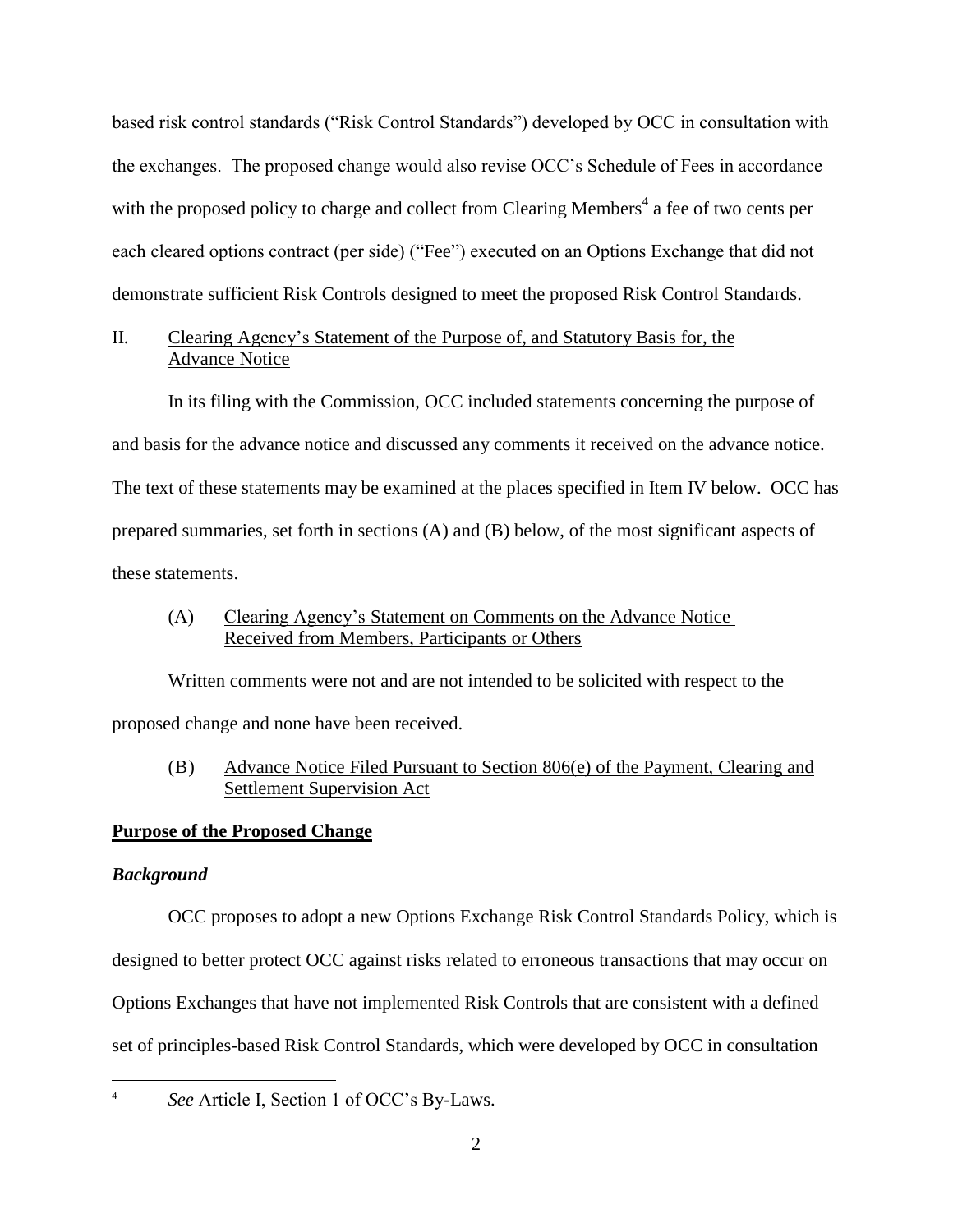with the exchanges, and that are sent to OCC for a guarantee. The proposed Policy would, among other things, impose an additional Fee on cleared trades that are executed on an Options Exchange that has not certified the existence of Risk Controls that meet the Risk Control Standards in the following categories: (i) "Price Reasonability Checks;" (ii) "Drill-Through Protections;" (iii) "Activity-Based Protections;" and (iv) "Kill-Switch Protections" (in each case discussed more thoroughly below) along with OCC's review to determine if the Risk Controls are consistent with the Risk Control Standards. The Policy would also require that any funds collected from the Fee be retained as earnings and, as such, be eligible for use for Clearing Member defaults under Article VIII, Section 5(d) of OCC's By-Laws but prohibit such funds from being used for any other purpose. OCC also proposes revisions to its Schedule of Fees to implement the Fee.

OCC believes that the implementation of Risk Controls that are consistent with the proposed principles-based Risk Control Standards at Options Exchanges would guard against risks attendant to erroneous transactions on such Options Exchanges and serve OCC, its Clearing Members, and the financial markets OCC serves by helping to ensure the potential significant financial impact and elevated risk of disruption resulting from erroneous transactions is limited to the greatest extent possible. As a systemically important financial market utility and the sole clearing agency for the US listed options markets, OCC seeks to control risks presented to it that might have the effect of disrupting routine processes at OCC, and thus threatening the stability of the financial system of the United States. As described in more detail below, there have been numerous cases in the recent past where erroneous transactions have occurred that could have caused substantial damage to financial market entities and resultant damage to OCC. The options market is not immune to the harmful effects of erroneous transactions, and in fact OCC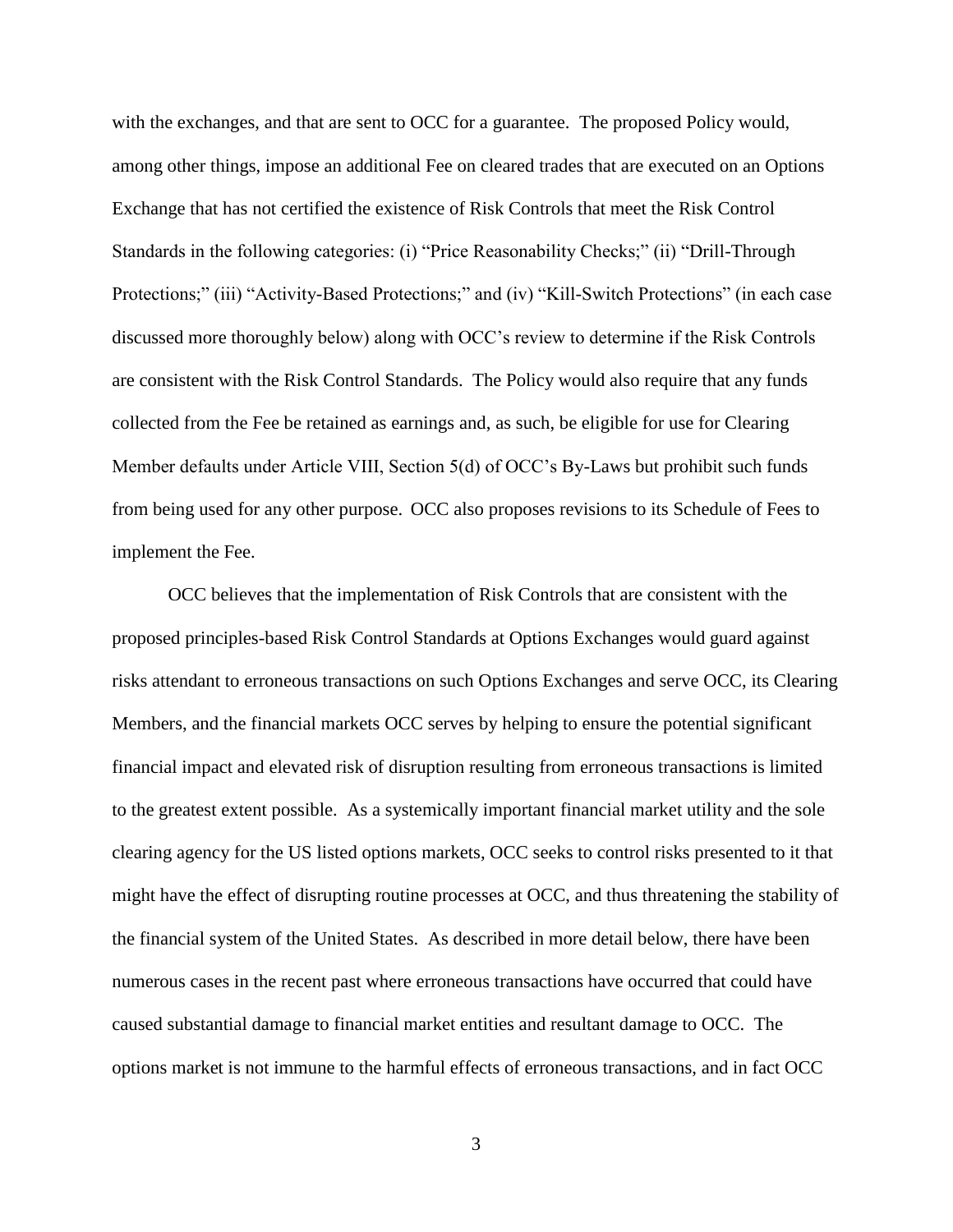is more susceptible than other financial market entities to the risks attendant thereto by virtue of: (i) its role as a guarantor of all options transactions that are novated, and (ii) its lack of discretion to elect not to clear transactions executed on Options Exchanges. OCC believes that Options Exchanges that apply the Risk Control Standards to all transactions executed on such Options Exchanges are better equipped to capture and eradicate erroneous and potentially disruptive transactions at the Options Exchange level, thereby reducing the likelihood that the risk inherent in such erroneous and potentially disruptive trades is transferred to OCC, its other Clearing Members, and the financial markets served by OCC. Furthermore, and as discussed in more detail below, OCC believes this proposal is complementary to efforts undertaken by the Commission to strengthen critical market infrastructure and improve its resilience, consistent with current Commission requirements<sup>5</sup> and international guidance,<sup>6</sup> and in furtherance of remarks made by Chair White after the latest in a series of prominent market disruptions to encourage self-regulatory organizations to consider such complementary efforts.<sup>7</sup>

*Id.* at 66251.

<sup>5</sup> *See* Clearing Agency Standards, Securities Exchange Act Release No. 68080 (Oct. 22, 2012), 77 FR 66220 (Nov. 2, 2012). More specifically, the Release states,

<sup>&</sup>quot;The Commission notes however that under Section  $17A(b)(3)(F)$  of the Exchange Act, a clearing agency is charged with responsibility to coordinate with persons engaged in the clearance and settlement of securities transactions, not just other clearing agencies. . . Further, the Commission notes that during the clearance and settlement process, a registered clearing agency is confronted with a variety of risks that must be identified and understood if they are to be effectively controlled. To the extent that these risks arise as a result of a registered clearing agency's links with another entity involved in the clearance and settlement process, Rule 17Ad- 22(d)(7) should help ensure that clearing agencies have policies and procedures designed to identify those risks."

<sup>6</sup> *See* Principle 20 of the Committee on Payment and Settlement Systems and Technical Committee of the International Organization of Securities Commissions ("CPSS-IOSCO"), Principles for Financial Market Infrastructures (April 16, 2012), available at http://www.bis.org/publ/cpss101a.pdf ("PFMI Report").

<sup>7</sup> *See* SEC Chair White Statement on Meeting with Leaders of Exchanges, September 12, 2013. ("Today's meeting was very constructive. I stressed the need for all market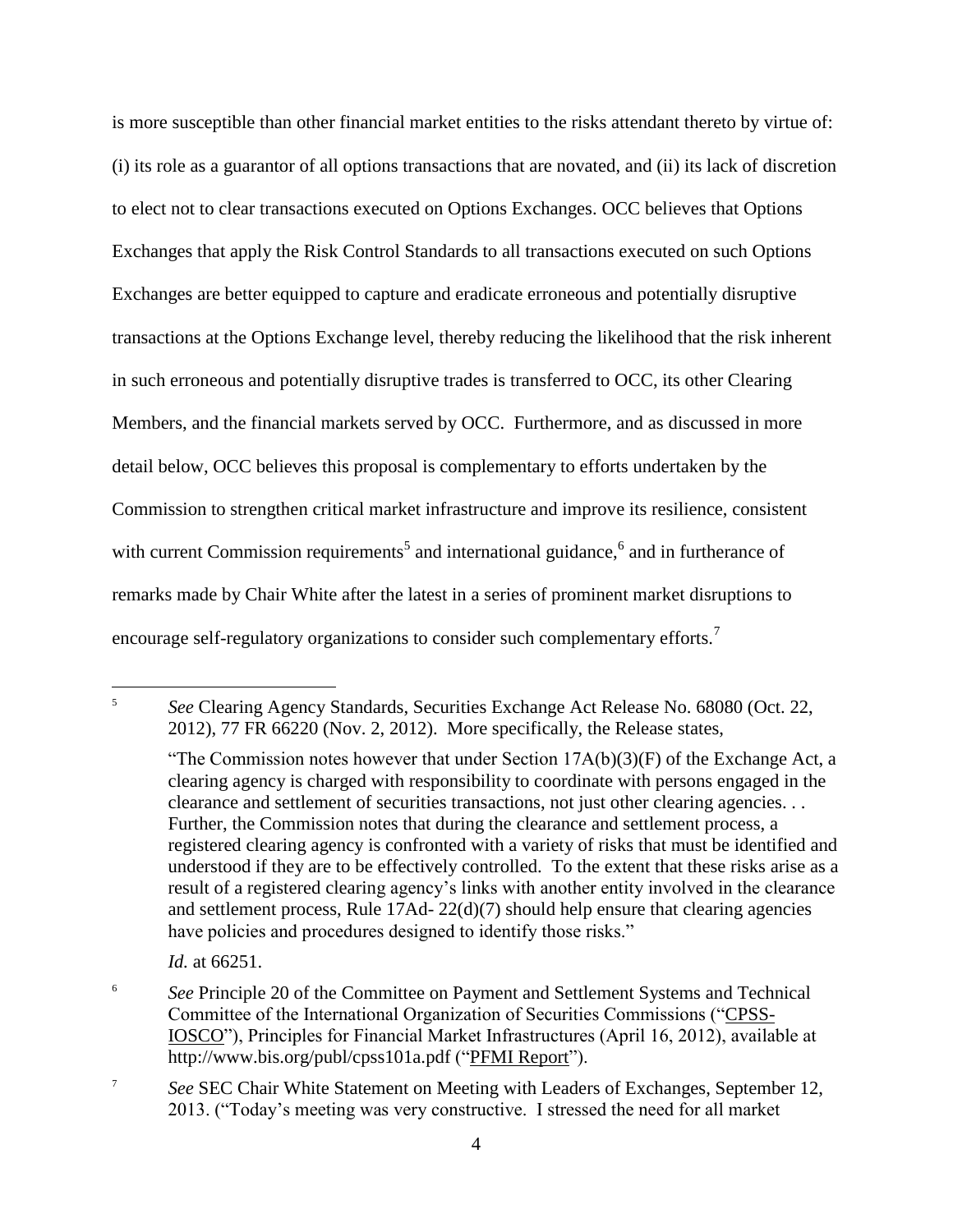### *Proposed Options Exchange Risk Control Standards Policy*

Under the proposed Policy, if an Options Exchange does not submit a signed certification sufficiently demonstrating that it has certain Risk Controls in place that are consistent with the proposed Risk Control Standards, OCC will charge and collect a fee<sup>8</sup> in accordance with its Schedule of Fees for each trade executed on such Options Exchange until such time that the Options Exchange completes the certification process, which is described in more detail below. Funds collected through the imposition of the Fee are segregated for recordkeeping purposes from other funds generated by clearing fees and would not be available for a Clearing Member refund or Stockholder Exchange dividend under OCC's approved Capital Plan. These funds would be available for use by OCC, with unanimous approval by the Stockholder Exchanges, in accordance with Article VIII, Section 5(d) of OCC's By-Laws<sup>9</sup> and as provided for in the Policy.

### Risk Control Standards

 $\overline{a}$ 

The proposed Options Exchange Risk Control Standards Policy details each of the Risk Control Standards to which an Options Exchange must attest so that the proposed Fee would not be applied to trades executed on that Options Exchange. The proposed Risk Control Standards,

participants to work collaboratively – together and with the Commission – to strengthen critical market infrastructure and improve its resilience when technology falls short.") *See also* Chair White, Statement on Nasdaq Trading Interruption, August 22, 2013. ("The continuous and orderly functioning of the securities markets is critically important to the health of our financial system and the confidence of investors. Today's interruption in trading, while resolved before the end of the day, was nonetheless serious and should reinforce our collective commitment to addressing technological vulnerabilities of exchanges and other market participants.")

- <sup>8</sup> OCC is proposing to collect a fee of two cents per each cleared options contract (per side). Any changes to this fee would be subject to a future rule filing with the Commission.
- 9 *See* Article VIII, Section 5(d). Under Article VIII, Section 5(d), usage of current or retained earnings may be considered after the defaulting clearing member's margin has been exhausted, and it may be used to reduce in whole or in part the pro rata contribution otherwise made from the Clearing Fund to cover the loss. *Id.*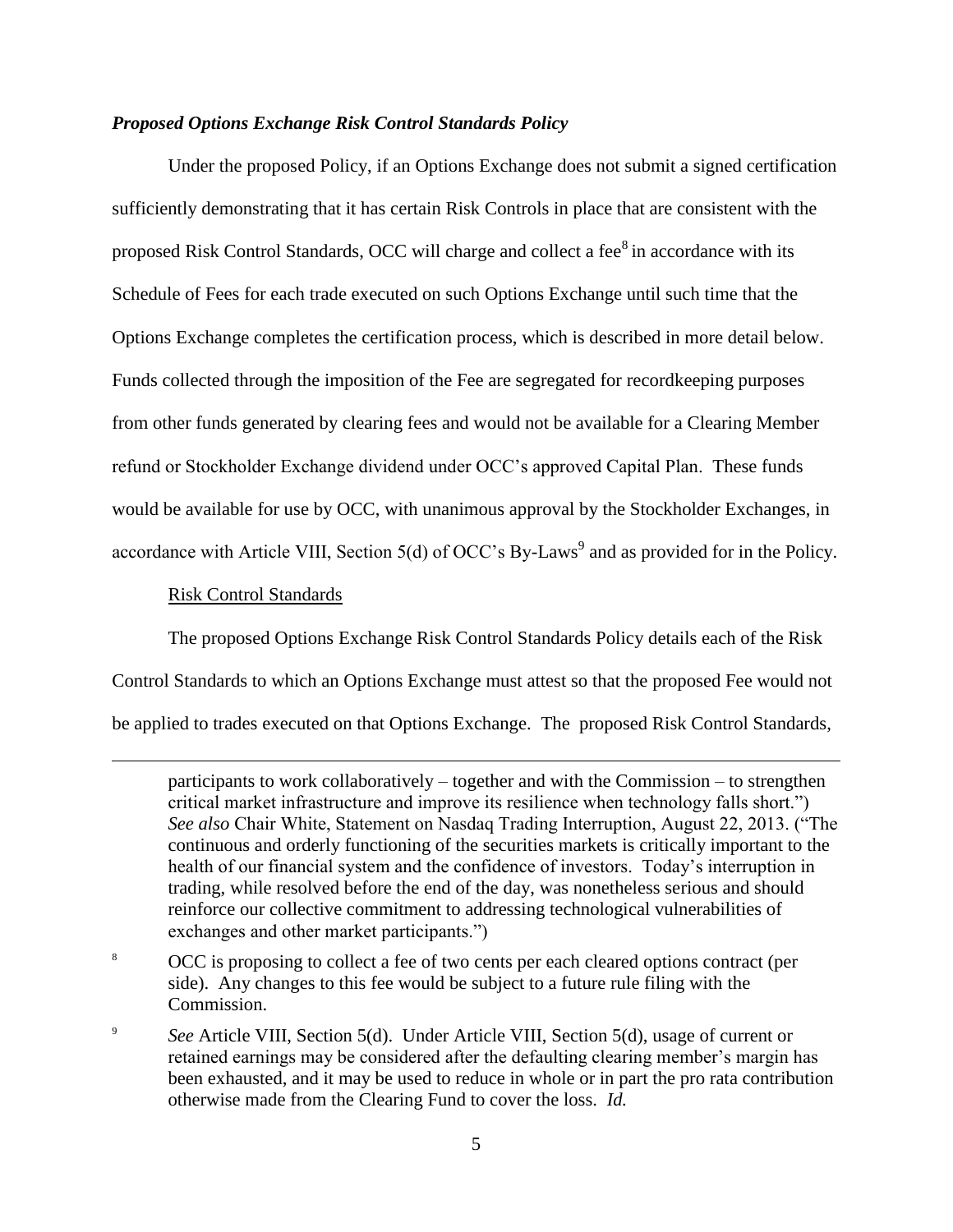which were developed by OCC in consultation with the Options Exchanges, are principle-based and designed to provide the flexibility for each Options Exchange to develop specific Risk Controls that best suit its own marketplace while still guarding against the types of risks contemplated by the Policy. The proposed Risk Control Standards are described below.

## 1. Price Reasonability Checks

 $\overline{a}$ 

Mandatory Price Reasonability Checks prevent limit orders,  $^{10}$  complex orders,  $^{11}$  and market maker quotes from being entered and displayed on an Options Exchange if the price on such order or quote is outside a defined threshold set in relation to the current market price or National Best Bid or Offer ("NBBO"). For example, <sup>12</sup> an Options Exchange may set a Price Reasonability Check that would reject an order that is priced at a certain percentage above the set parameter or a quote entered by a market maker that is priced a certain dollar amount higher than the set threshold.<sup>13</sup> Options Exchanges' Price Reasonability Checks would include:

- (i) Mandatory limit order, complex order and quote Price Reasonability Checks;
- (ii) Application to all trading sessions, including market openings; and

 $10$  A limit order is an order placed on an Options Exchange to buy or sell a specific amount of options contracts at a specified price or better. (*See*, *e.g.*, International Securities Exchange Rule 715(b).)

<sup>&</sup>lt;sup>11</sup> A complex order is an order involving the execution of two or more different options series in the same underlying security occurring at or near the same time. (*See*, *e.g.*, Chicago Board Options Exchange Rule 6.53C(a)(1).)

<sup>&</sup>lt;sup>12</sup> Examples herein are illustrative only, and the specifics of such examples are not necessarily required for an Options Exchange to certify having specific Risk Controls sufficient to meet the Risk Control Standards.

<sup>&</sup>lt;sup>13</sup> By way of example, assume the market is \$1.00 bid at \$1.10. An Options Exchange Price Reasonability Check could reject orders greater than 5 cents above the offer or below the bid. Accordingly, if a broker wanted to buy an option for \$1.10, but inadvertently "fat fingers" the limit price for \$11.00 on the order, the Options Exchange would reject the order prior to execution because the limit on the order is greater than the Price Reasonability Check limit.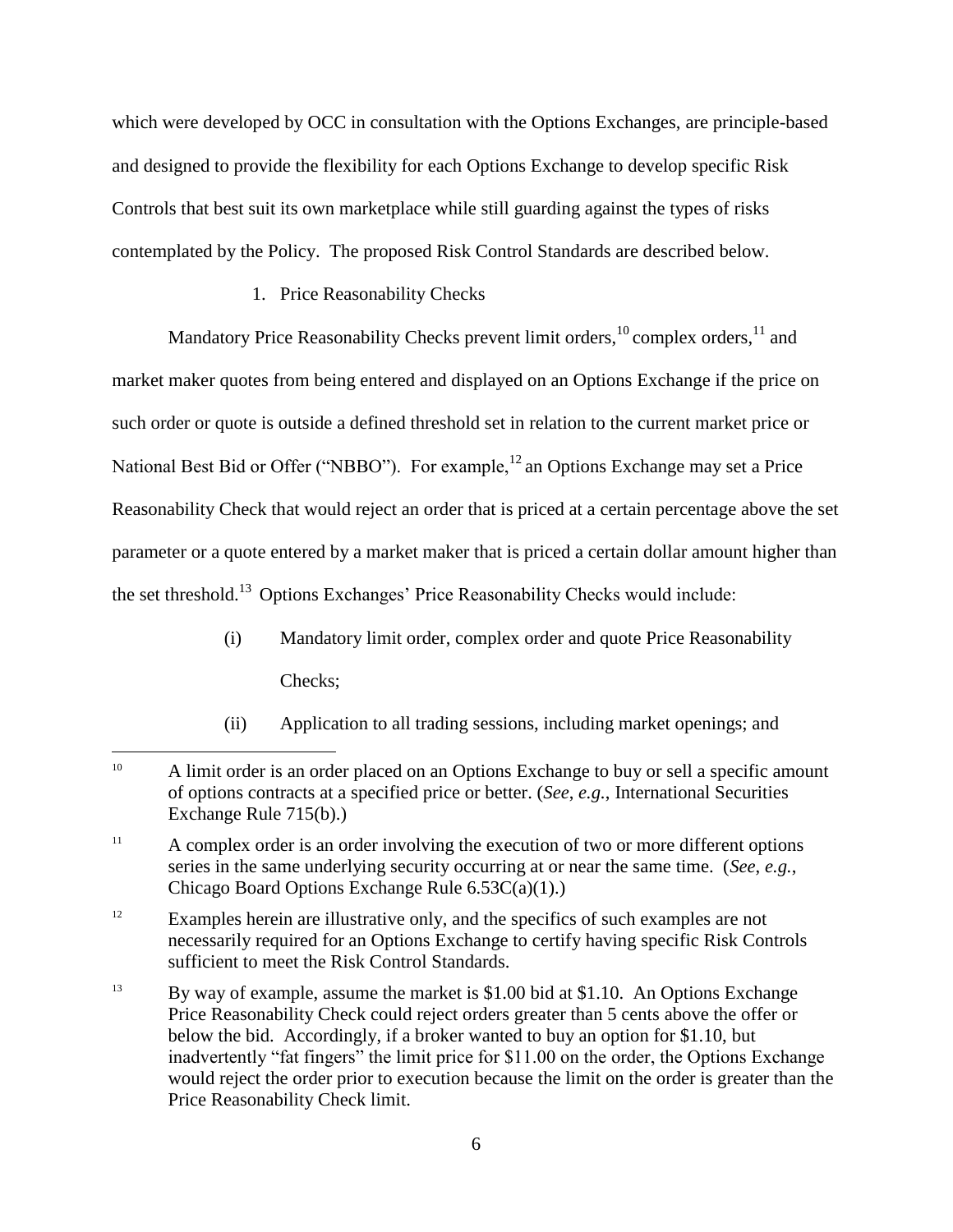(iii) If the checks do not prevent the display and execution of quotes, the Options Exchange would have other means by which it mitigates the risks associated with the display and execution of quotes outside the specific threshold.

Trades executed on an Options Exchange that occur at prices that were input erroneously and are substantially removed from other trades executed in the same product have the potential to result in large trading losses. In 2013, a trading firm's internal algorithm used to satisfy market demand for equity options inadvertently produced orders with inaccurate price limits and sent those orders to Options Exchanges ("2013 Trading Firm Error"). Though many of the erroneous trades were later canceled, it has been estimated that the trading firm could have faced approximately  $$500$  million in losses.<sup>14</sup> If these potential losses were realized and if the OCC Clearing Member clearing and settling those trades was unable to honor them, OCC and its remaining Clearing Members would have been exposed to significant losses and a potential disruption to the operations of OCC.

2. Drill-Through Protections

 $\overline{a}$ 

Drill-Through Protections are closely related to Price Reasonability Checks and would require all orders, including market orders, <sup>15</sup> limit orders, and complex orders, to be executed within pre-determined price increments of the NBBO. Drill-Through Protections also restrict orders from immediately trading up or down an unlimited number of price intervals and allow

<sup>&</sup>lt;sup>14</sup> *See* In the Matter of Goldman, Sachs & Co., Order Instituting Administrative and Ceaseand-Desist Proceedings, Pursuant to Sections 15(9b) and 21C of the Securities Exchange Act of 1934, Making Findings, and Imposing Remedial Sanctions and a Cease-and-Desist Order (Jun. 30, 2015) (Release No. 34-75331).

<sup>&</sup>lt;sup>15</sup> A market order is an order to buy or sell a stated number of options contracts at the best price obtainable when the order reaches the Options Exchange in which the order was sent to. (*See*, e.g. Chicago Board Options Exchange Rule 6.53).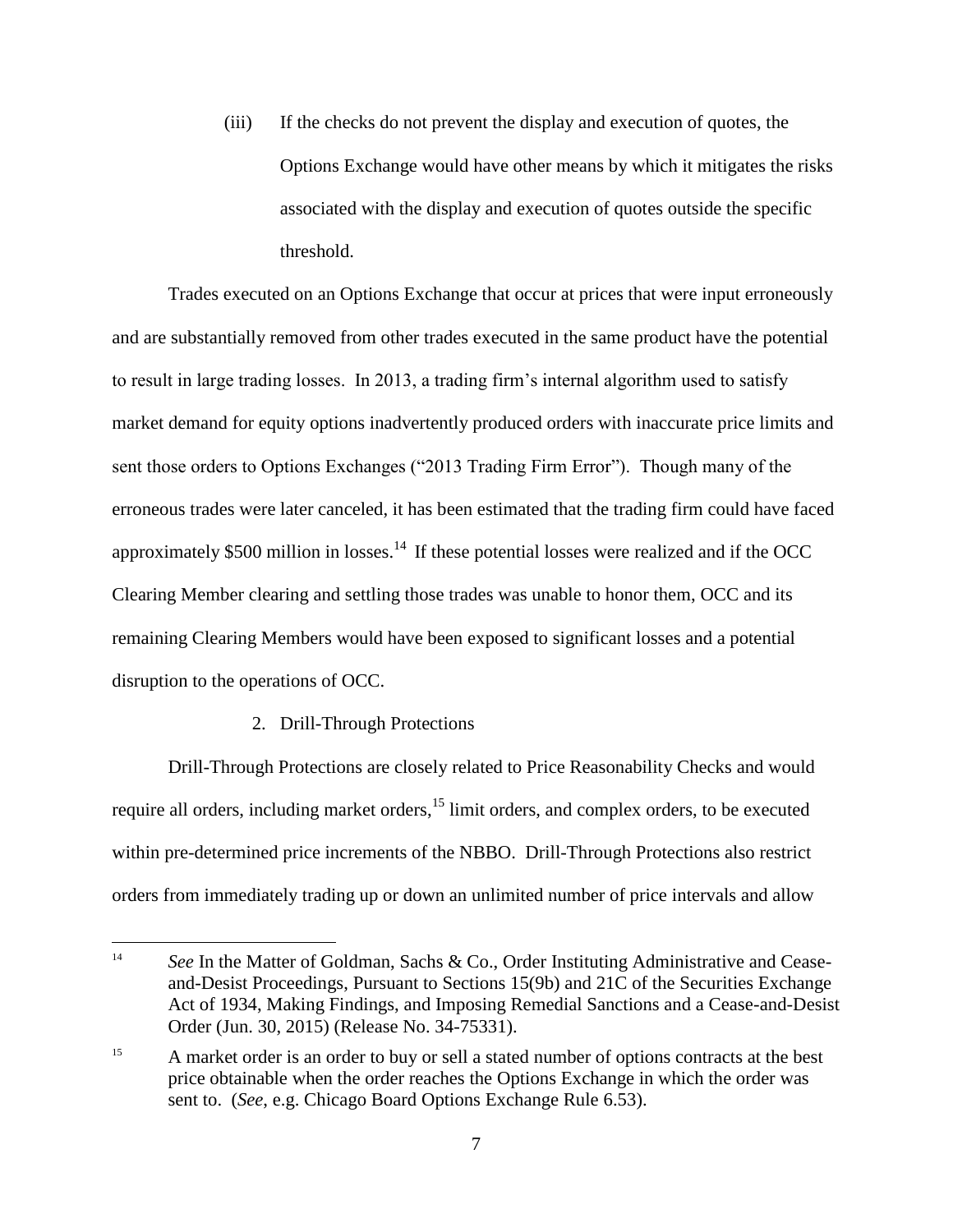market liquidity to be refreshed prior to the execution of further trades.<sup>16</sup> Options Exchanges' Drill-Through Protections would include:

- (i) Mandatory Drill-Through Protections with reasonably quantifiable limits;
- (ii) Application to all orders; and
- (iii) Application to all trading sessions, including market openings.

Options orders that are large in size may, due to the available contra orders, be partially executed at reasonable prices with the remainder of the same order executed at prices that are far from the NBBO, and thus have the potential to result in large trading losses. For example, in 2012, a trading firm erroneously sent more than 4 million orders to equity exchanges over a period of forty-five minutes, creating a loss of over \$450 million that nearly resulted in the trading firm's insolvency ("2012 Trading Firm Error" and collectively with the 2013 Trading Firm Error, the "Trading Firm Errors").<sup>17</sup> If the trading firm was unable to absorb the loss and honor the trades, the clearing agency and its surviving Clearing Members would have been exposed to significant losses and a potential disruption to their operations. While detailed facts surrounding the incident are not publicly known, Drill-Through Protections could have helped limit the losses by preventing execution of orders that would have traded through a large number of price increments in a short period of time.

<sup>&</sup>lt;sup>16</sup> By way of example, assume the market is \$1.00 bid at \$1.10 and the size, or liquidity provided on the bid, or offered on the ask, is 100 contracts by 100 contracts. Assume an order is entered as a market order to buy 1000 contracts and the Drill-Through Protection is set at 5 cents and 500 milliseconds (or half a second). The Drill-Through Protection would allow the order to trade up to the price limit set, or \$1.15. At \$1.15, the order would be halted by the Options Exchange and either routed to another Options Exchange or manually executed. Also, after executing 100 contracts for \$1.10, the Drill-Through Protection would temporarily halt the order for 500 milliseconds (or half a second) to allow market makers to refresh their market and size.

<sup>17</sup> *See* http://www.reuters.com/article/2012/10/17/us-knightcapital-resultsidUSBRE89G0HI20121017.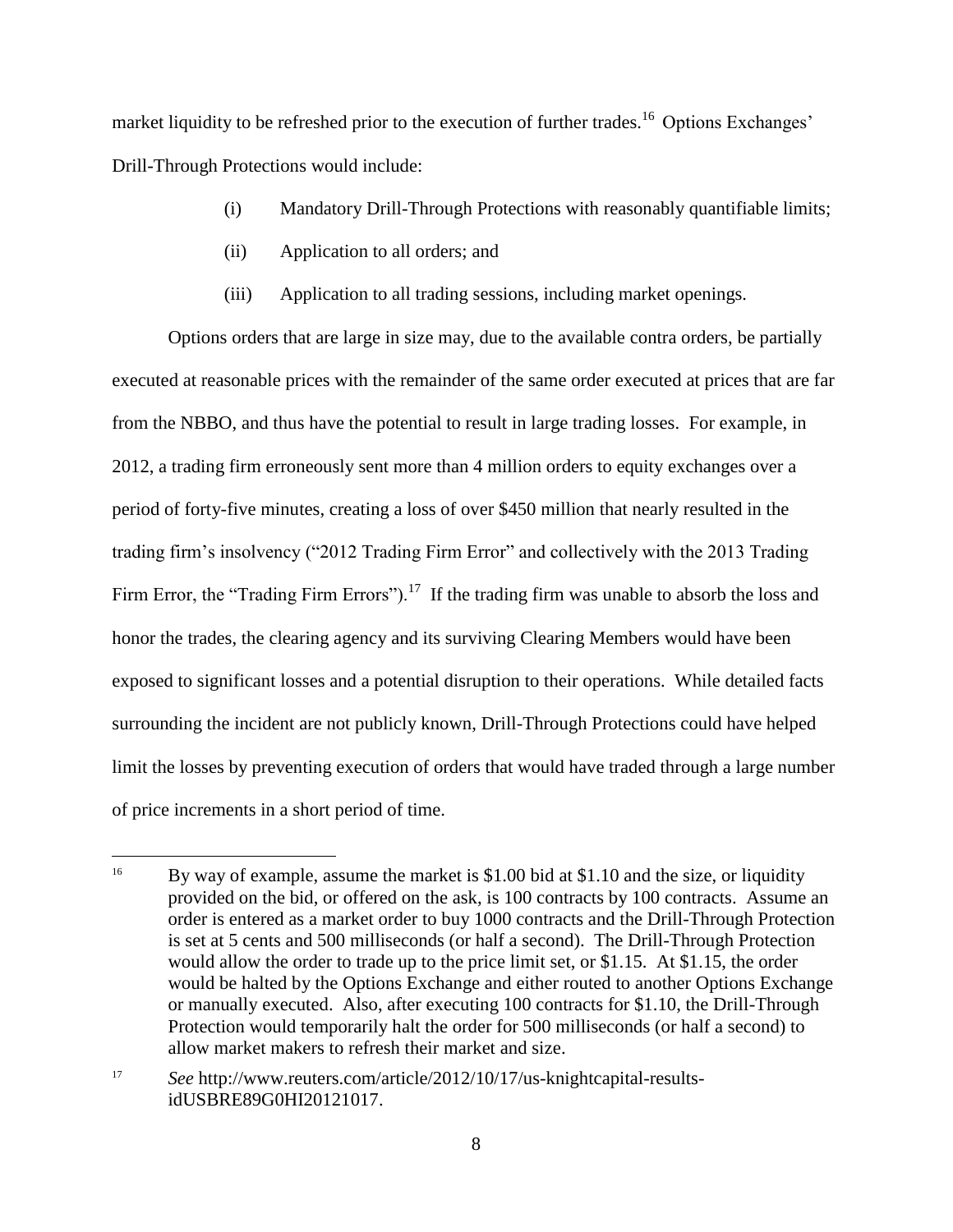### 3. Activity-Based Protections

Activity-Based Protections extend an Options Exchange's Risk Controls to factors beyond price and are most commonly designed to address risks associated with a high frequency of trades in a short period of time. Activity-Based Protections may address the maximum number of contracts that may be entered as one order, the maximum number of contacts that may be entered or executed by one firm over a certain period of time, and the maximum number of messages that may be entered over a certain period of time. Options Exchanges' Activity-Based Protections would include:

- (i) Application to all traded products available on the Options Exchange;
- (ii) Mandatory use of available Activity-Based Protections by its members where the use of such protections is consistent with sound risk management practice; and
- (iii) Maximum number of contracts or orders that may be executed over a certain period of time.

Options Exchanges that don't have Activity-Based Protections have a greater likelihood of facilitating erroneous trades by not imposing limits based on factors other than price. Trading errors that result in a large number of orders or quotes could magnify the trading losses that result from the error and could cause the default of a Clearing Member if the Clearing Member cannot meet its obligations due to such losses. For example, Activity-Based Protections could have limited the loss associated with the 2013 Trading Firm Error mentioned above.

### 4. Kill-Switch Protections

Kill-Switch Protections provide Options Exchanges, and their market participants, with the ability to cancel existing orders and quotes and/or block new orders and quotes on an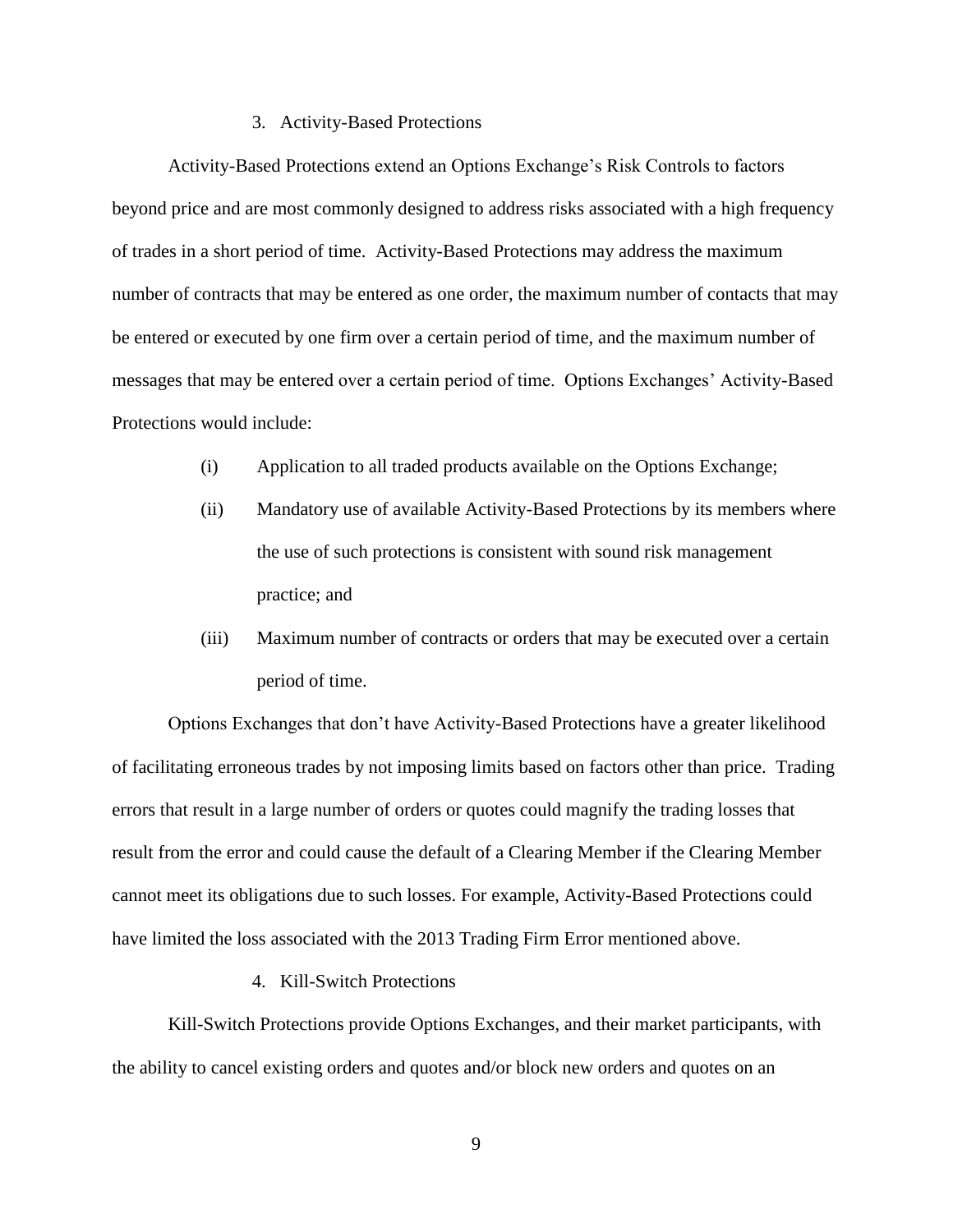exchange-wide or more tailored basis (e.g., symbol specific, by Clearing Member, etc.) with a single message to the Options Exchange after established trigger events are detected. A trigger event may include a situation where a market participant is disconnected from an Options Exchange due to an abnormally large order or manual errors in the system by a market participant causing multiple erroneous trades to occur. Kill-Switch Protections are considered a last line of defense, applicable where, for example, a severe trading problem occurs or an Options Exchange market participant loses connectivity to the Options Exchange. Options Exchanges' Kill-Switch Protections would include:

- (i) The availability, and required use in the case of Options Exchange market makers, of "heartbeat monitoring," a function that periodically sends an electronic signal between the Options Exchange and the market participant that subsequently cancels all quotes and/or orders if the market participant does not respond to the signal in a certain period of time;
- (ii) The ability for participants of the Options Exchange to "cancel-ondisconnect;"
- (iii) The ability to cancel all quotes and/or orders with a single message to the Options Exchange, with the availability of backup alternative messaging systems; and
- (iv) Restricted automated reentry to trading after the activation of a kill-switch.

Trades executed on Options Exchanges without Kill-Switch Protections increase the risk that trading malfunctions or other harmful events could lead to erroneous trades being executed on an Options Exchange and sent to OCC for clearance and settlement. If the Clearing Member for these trades was not able to absorb losses associated with them, it could potentially expose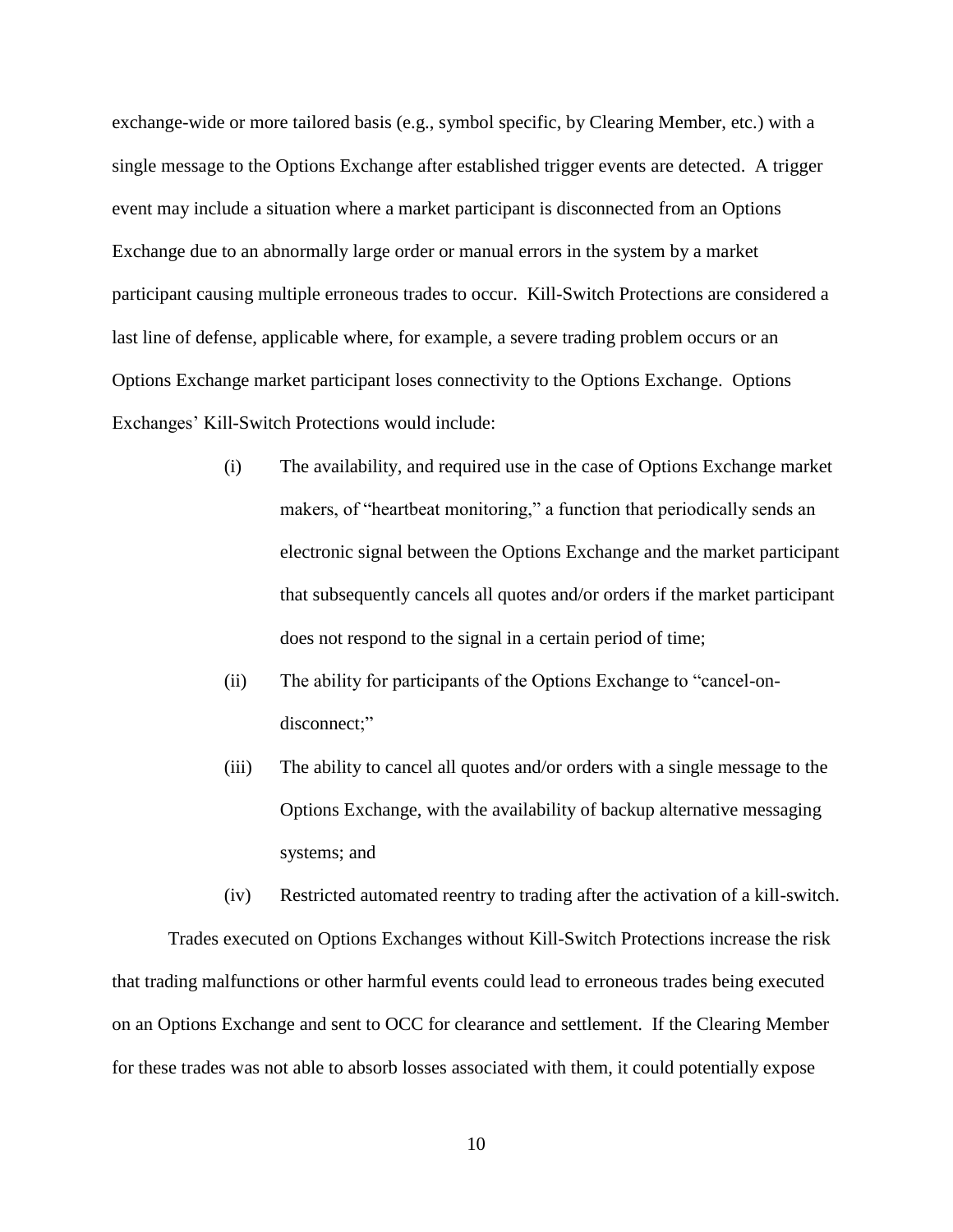OCC and its surviving Clearing Members to significant losses and a disruption of operations. For example, the potential severity of the 2012 Trading Firm Error could have been substantially limited if a Kill-Switch Protection temporarily restricted the trading firm's ability to trade.

# Certification Process<sup>18</sup>

OCC has developed, in conjunction with the Options Exchanges, the following process to evaluate each Options Exchange's Risk Controls. Under the proposal, each Options Exchange would certify to OCC that the Options Exchange implemented Risk Controls consistent with the Risk Control Standards using a form provided by OCC and signed by an executive officer of the Options Exchange.<sup>19</sup> Provided notice of no objection and all regulatory approvals are received, Options Exchanges that submit documentation would receive a determination from OCC regarding their Risk Controls by a date not sooner than June 30 of each year ("Evaluation Completion Date").<sup>20</sup>

Under the Policy, OCC would evaluate each Options Exchange's Risk Controls and the Risk Controls' compliance with the Risk Control Standards by the Evaluation Completion Date based on a review of its certification and supporting materials, which will include, but will not be

 $\overline{a}$ <sup>18</sup> OCC intends to begin the collection of certifications from the Options Exchanges after appropriate regulatory approvals/non objection has been obtained.

<sup>&</sup>lt;sup>19</sup> The signed certification signed by an executive officer of the Options Exchange will attest to the validity, efficacy and implementation of Risk Controls satisfying each of the above described Risk Control Standards. As part of the certification, the executive officer of the Options Exchange will certify that the Options Exchange has met the Risk Control Standards as described in this Advance Notice.

<sup>&</sup>lt;sup>20</sup> OCC notes that the implementation of the Policy and resulting Evaluation Completion Date for 2016 are subject to receiving no objection from the Commission and all necessary regulatory approvals. After receiving no objection and all necessary regulatory approvals, OCC will notify Options Exchanges, its Clearing Members, and market participants of the Evaluation Completion Date for 2016 by issuing an Information Memo on its public website. The Evaluation Completion Date for 2016 will be set for a date not sooner than 30 days after issuing the Information Memo (which may be later than June 30, 2016).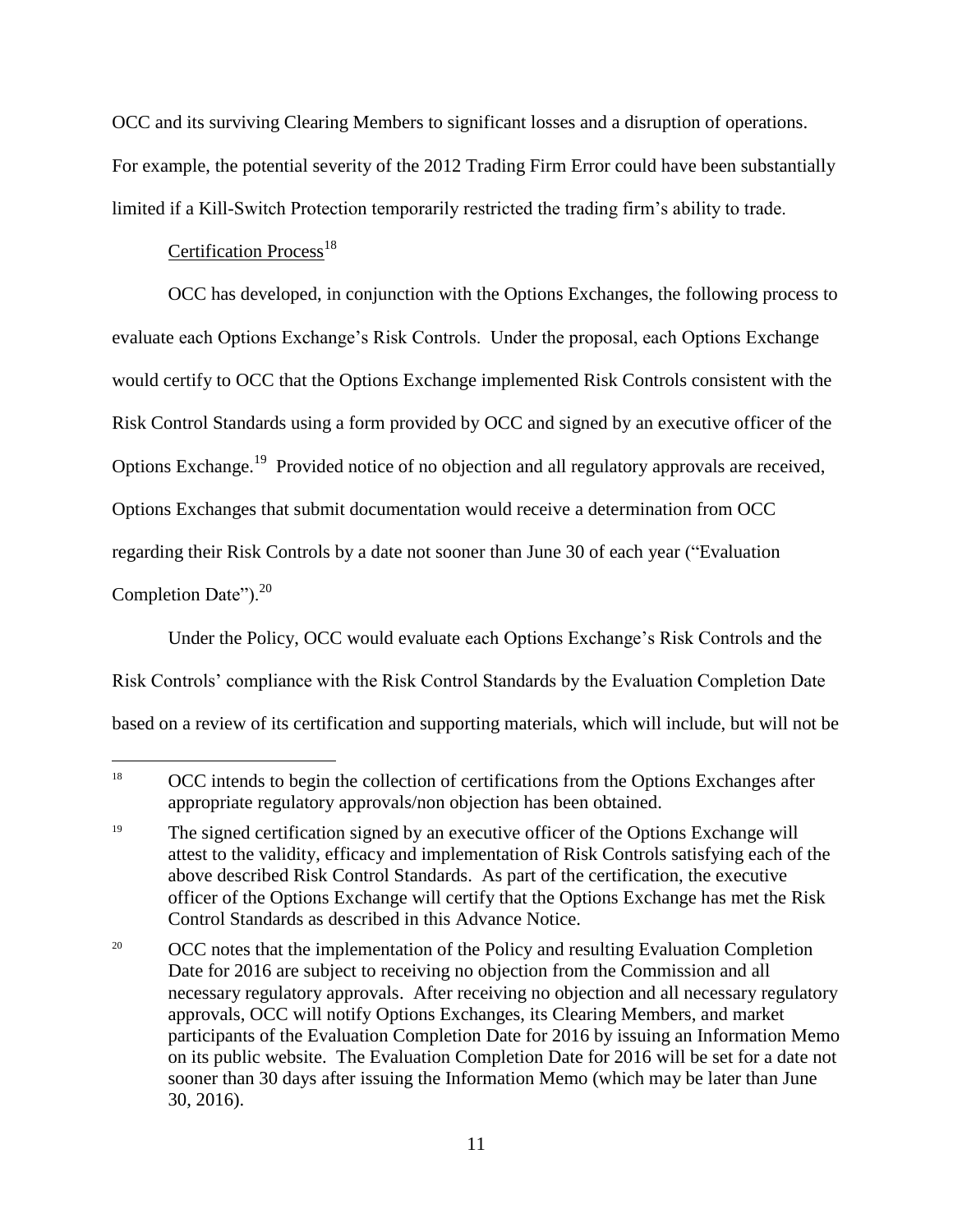limited to, proposed rule changes filed with the Commission, approved Options Exchange rules, information circulars, and/or written procedures, if any, in each case consistent with the date of receipt of the certification. If OCC is unable to determine that an Options Exchange has Risk Controls sufficient to meet Risk Control Standards, OCC would furnish the Options Exchange with a concise written statement of the reason(s) as soon as reasonably practicable. The Options Exchange may, within 30 days of receipt of the written statement providing the reason OCC was unable to find the Options Exchange maintained sufficient Risk Controls to meet the proposed Risk Control Standards, present further evidence of such sufficient Risk Controls to OCC. OCC would then conduct a second review and make a recommendation to OCC's Risk Committee<sup>21</sup> whether the Options Exchange has sufficient Risk Controls within 30 days of receiving the evidence of such Risk Controls from the Options Exchange. OCC's Risk Committee would, within 30 days of receipt of the recommendation, review the recommendation and the Options Exchange's supporting materials, as appropriate, to determine whether the Options Exchange has Risk Controls sufficient to meet the Risk Control Standards ("Risk Committee Review"). OCC would furnish the Options Exchange with a concise written statement of the Risk Committee determination and the reason for such determination as soon as reasonably practicable following the Risk Committee Review.

Pursuant to the proposed Policy, on June 30 of each year (with the potential exception of 2016, as noted above), $^{22}$  OCC would post a notice to its website to which Clearing Members (but not the general public) have access advising Clearing Members, with respect to each Options

<sup>&</sup>lt;sup>21</sup> OCC's Risk Committee is chaired by a public Director and it does not currently have an Options Exchange representative. In the event OCC's Risk Committee has an exchange representative at some time in the future, such representative would be recused from a decision on the appeal of a determination of an Options Exchange's compliance with the Risk Control Standards.

<sup>22</sup> *See supra* note 20.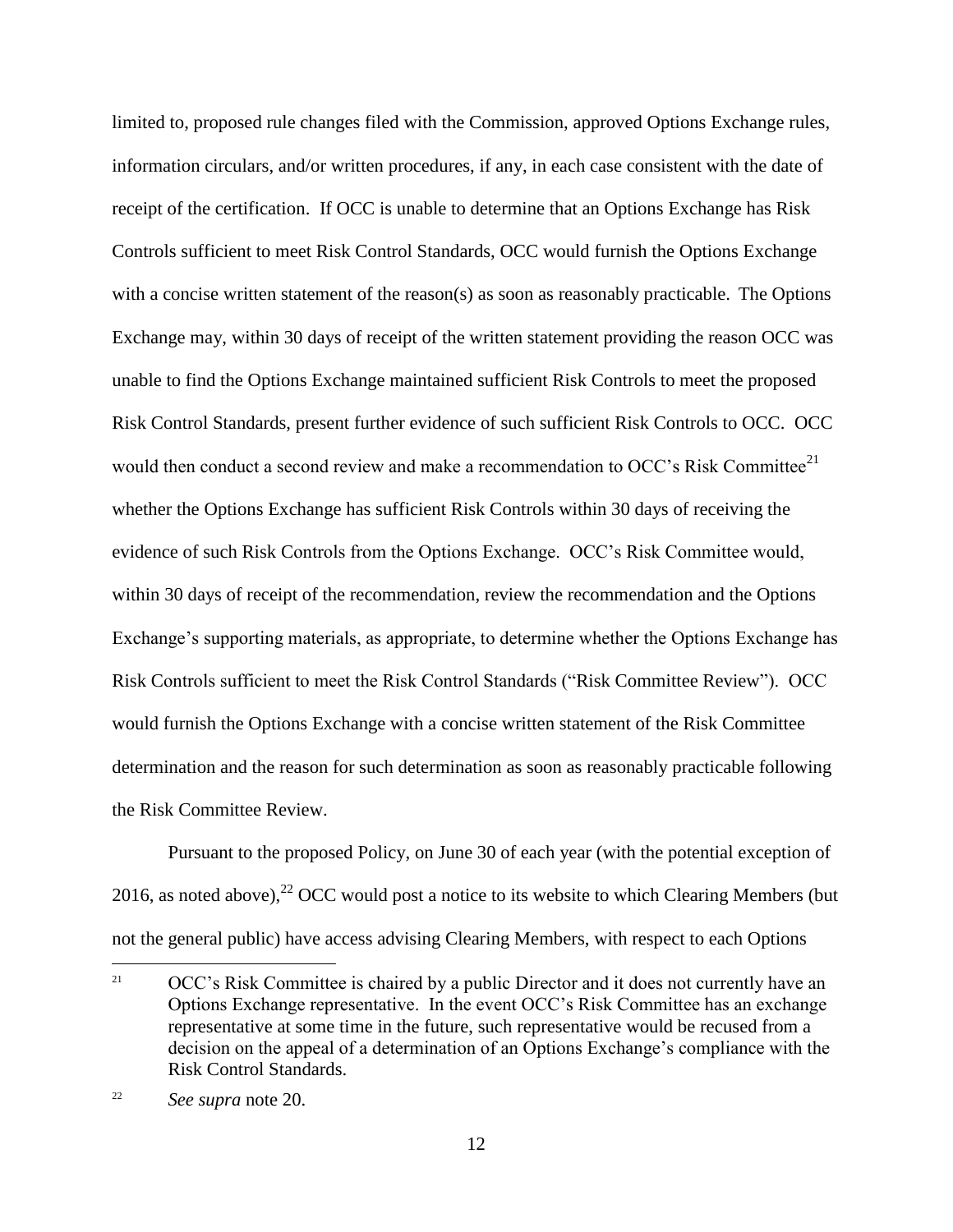Exchange, whether: 1) the Options Exchange has implemented sufficient Risk Controls to meet the Risk Control Standards; 2) OCC was unable to determine the Options Exchange has sufficient Risk Controls that meet the Risk Control Standards; or 3) a certification has not been submitted by the Options Exchange. $^{23}$ 

# Collection of Proposed Fee

Beginning on the first business day that is at least 60 days after OCC posts such notice, OCC would charge and collect the Fee in accordance with the Policy for trades executed on an Options Exchange that was determined not to have sufficient Risk Controls to satisfy the Policy.<sup>24</sup> In the event the Fee is charged, it would continue to be charged to and collected from Clearing Members,<sup>25</sup> and the notice would remain posted on OCC's website to which Clearing Members (but not the general public) have access, until the Options Exchange has demonstrated it has Risk Controls that satisfy the Policy.<sup>26</sup> OCC believes that implementing this Fee may

 $23$ <sup>23</sup> For annual certifications commencing in 2017 and thereafter, beginning June 30 of the calendar year for which the certification is being made, OCC would post a notice to its website to which Clearing Members (but not the general public) have access advising members, with respect to each Options Exchange, whether: (i) OCC has determined the Options Exchange has sufficient Risk Controls that meet the Risk Control Standards; (ii) OCC was unable to determine the Options Exchange has sufficient Risk Controls that meet the Risk Control Standards; or (iii) a certification has not been submitted by the Options Exchange. In addition, OCC will continue to keep a record posted of the history of each Options Exchange's compliance submission status, and any changes made to that status, with the Risk Control Standards on the same OCC website to which Clearing Members (but not the general public) have access in order for Clearing Members to properly keep internal records.

<sup>&</sup>lt;sup>24</sup> Exhibit 5A contains an updated Schedule of Fees reflecting the Fee. As proposed, the Fee will be applied to all trades executed on an Options Exchange that has not completed the certification process.

<sup>&</sup>lt;sup>25</sup> The Accounting and Finance Department is responsible for the collection of the Fee and segregation of those funds from other monies collected by OCC.

<sup>&</sup>lt;sup>26</sup> The National Operations Group is responsible for operationally updating each Options Exchange's certification status, and associated Fee date, as applicable, within the OCC system.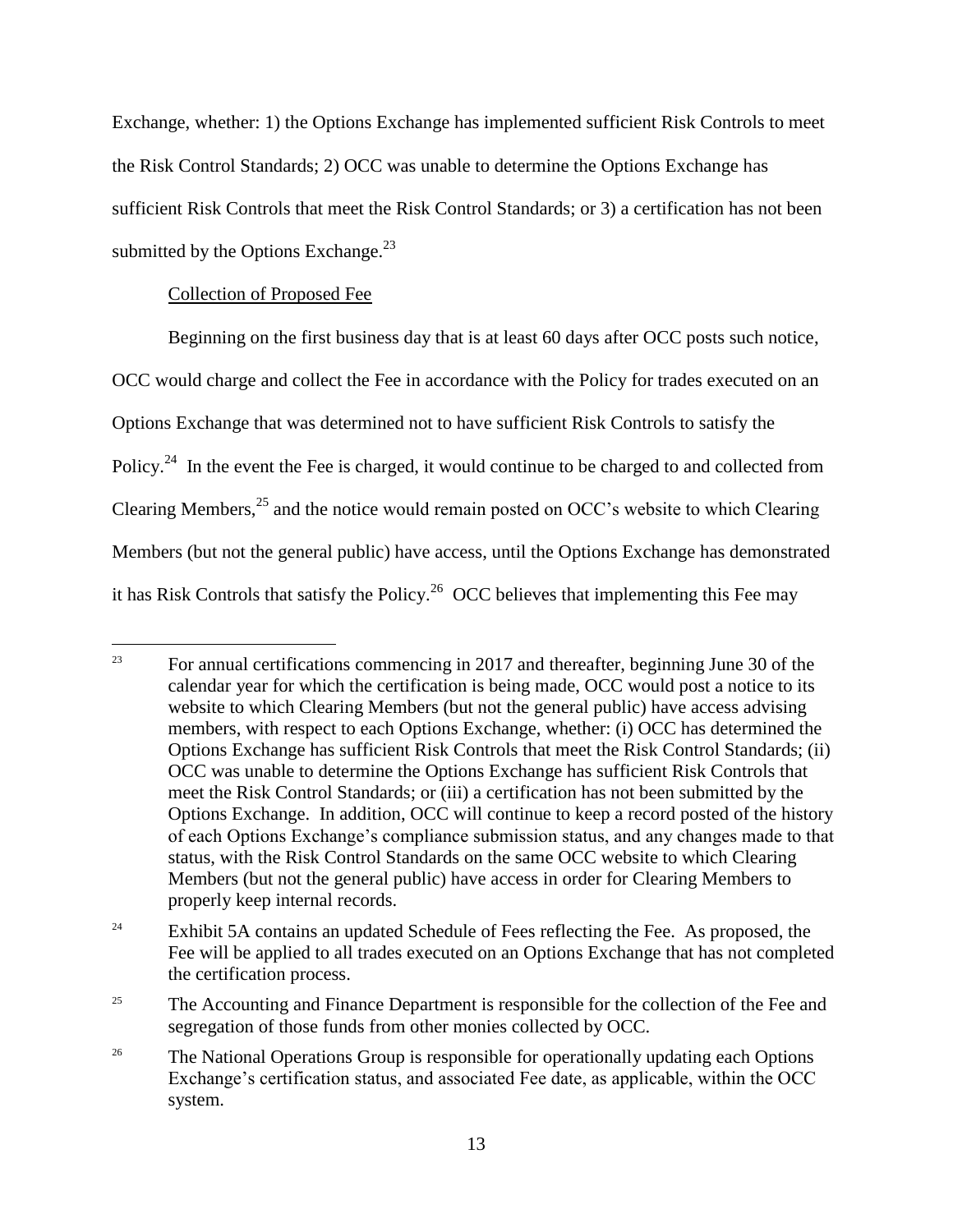incentivize Options Exchanges to maintain Risk Controls that are consistent with the proposed Risk Control Standards, thereby reducing the likelihood that erroneous trades are submitted to OCC and the attendant risk identified above comes to fruition.<sup>27</sup> However, the primary reason for the Fee is to provide additional funds for OCC to manage the elevated risk that would be presented to OCC absent the Risk Control Standards and for which OCC has no reasonable means to predict, measure, or consider otherwise. OCC believes the Fee is reasonable, as it represents less than half but more than a third of a premium over the base rate of five cents per contract, and, since clearing fees represent two percent or less of the total execution cost, should not materially impact a Clearing Member that chooses to execute a transaction on an Options Exchange that has not certified its Risk Control Standards.

OCC believes ensuring that funds collected through imposition of the Fee are available for use as current or retained earnings in accordance with Article VIII Section 5(d) of OCC's By-Laws is an integral component of the proposed change, as it provides OCC with increased financial means to cover potential losses stemming from a default caused by erroneous trades that would be presented to OCC absent the Risk Controls and for which OCC has no reasonable means to predict, measure, or consider.

 $27$ <sup>27</sup> OCC notes, however, that an Options Exchange that does not maintain Risk Controls consistent with the Risk Control Standards is not prevented from submitting transactions to OCC.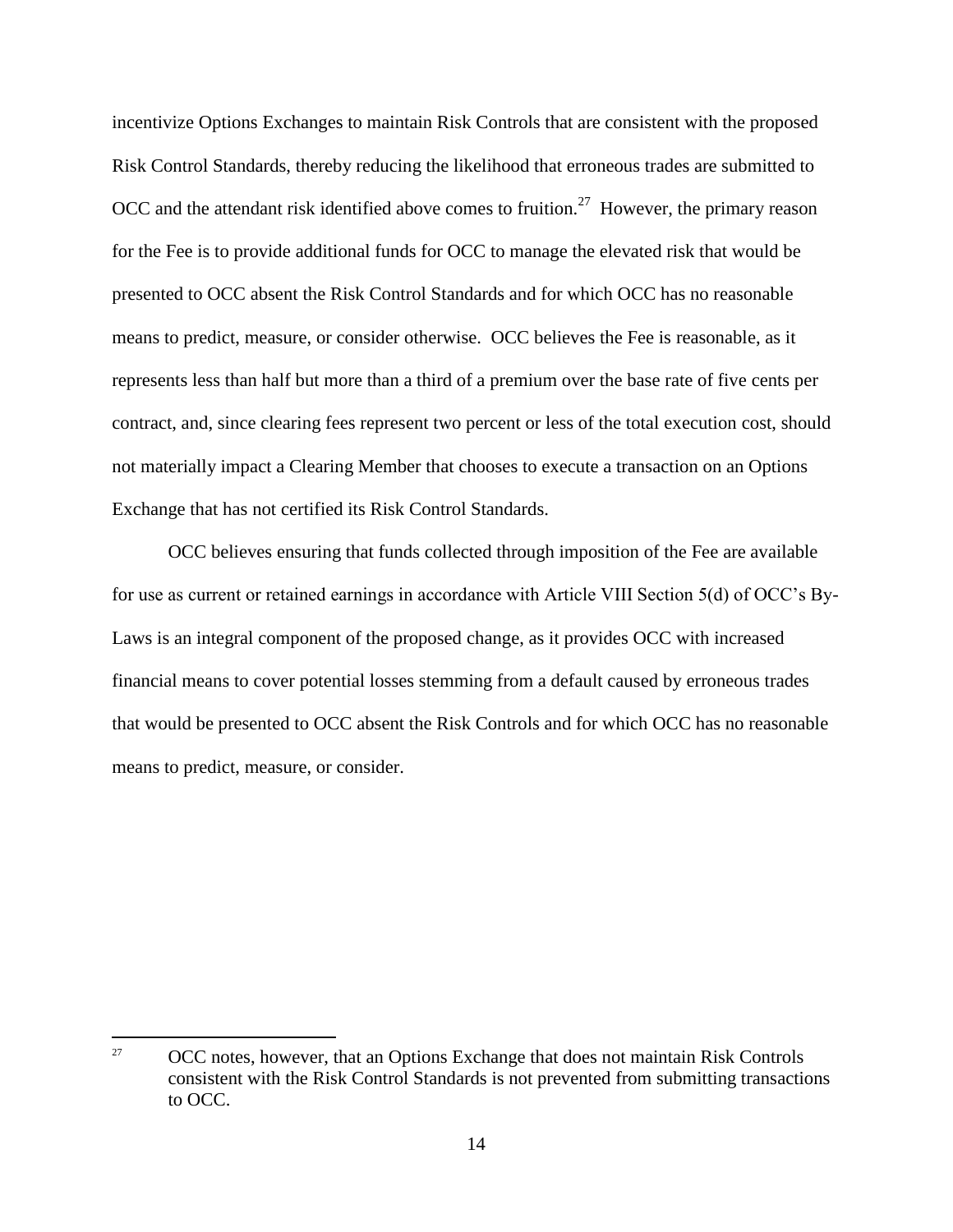### Exception and Escalation Processes

The proposed Policy also provides that, on rare occasion, OCC may grant exceptions to the Policy in order to appropriately address immediate business issues and provides for an escalation process to report breaches of the Policy.

## *Commission Rules and Statements on Critical Market Infrastructure*

Exchange Act Rule 15c3-5 ("Market Access Rule")<sup>28</sup> and Regulation Systems Compliance and Integrity ("Regulation SCI," collectively with "Market Access Rule," "Market Integrity Rules" $2<sup>29</sup>$  provide some requirements for the resiliency of critical market infrastructures. The Market Access Rule, which was adopted in November, 2010, generally prohibits brokerdealers from providing "unfiltered" or "naked access" to the securities markets through an exchange or automated trading system. To comply, broker-dealers must establish and maintain a system of risk management controls and supervisory procedures that are reasonably designed to systematically limit the financial, regulatory, and other risks related to the business activity of any customer utilizing the broker-dealer for access to the national market system**.** OCC believes that the Risk Control Standards contemplated by the Policy are in no way designed to interfere with, contradict, or undermine the Market Access Rule and are in fact designed to be complementary to the Market Access Rule. The proposed Risk Control Standards, which are based upon calculated prices of orders, bids, and offers, and activity of each Options Exchange participant, as described in more detail above, would provide an additional layer of protections at the Options Exchange level to guard against the risks associated with erroneous trades and would thereby complement the Market Access Rule, which is primarily aimed at controlling access to

<sup>28</sup> *See* 17 CFR 240.15c3-5.

<sup>&</sup>lt;sup>29</sup> *See* Securities Exchange Act Release No. 73639 (November 19, 2014), 79 FR 72252 (December 5, 2014) (Reg SCI Adopting Release).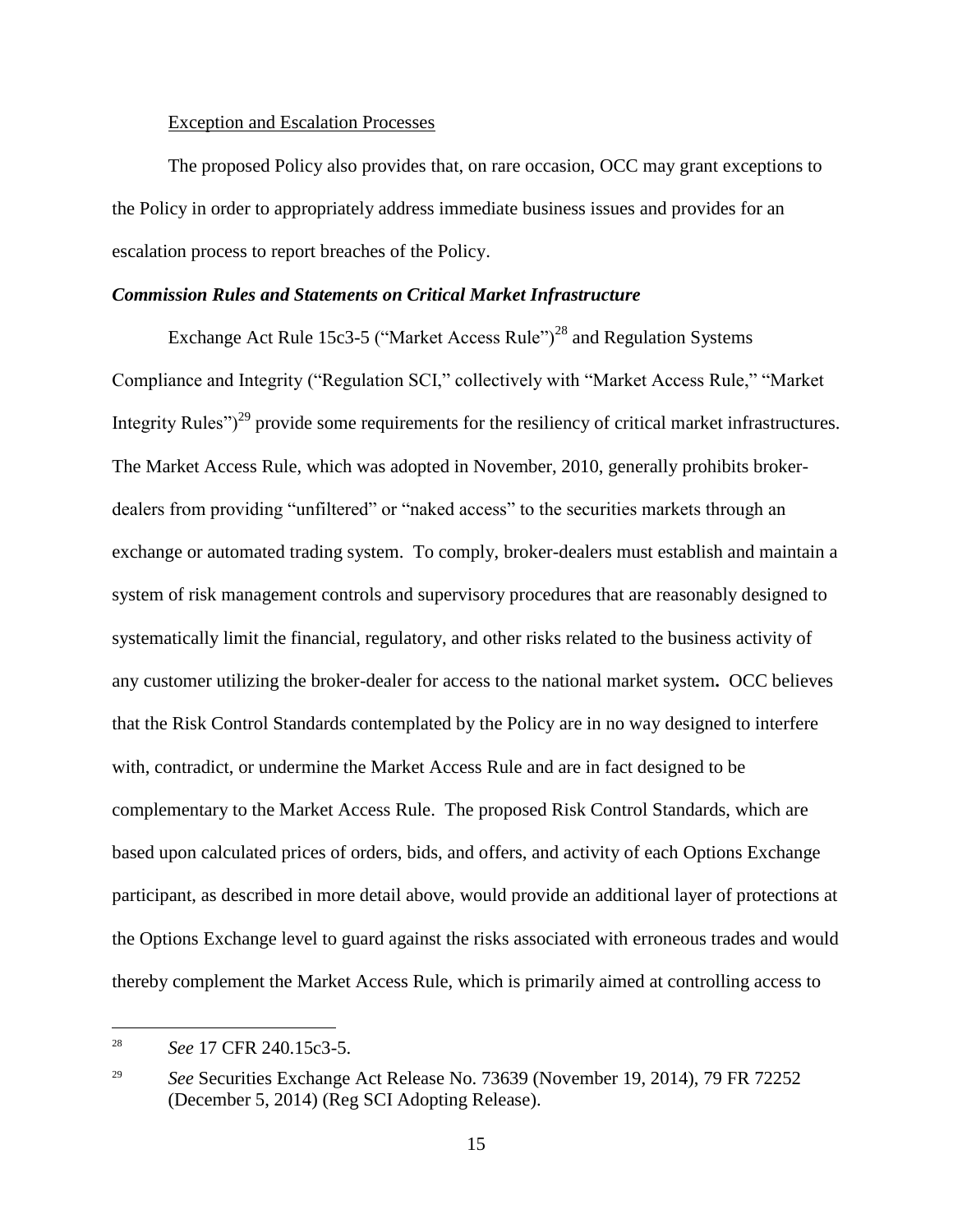the marketplace at the firm level. While the Market Access Rule has no doubt contributed to a more resilient market infrastructure, OCC believes there remain gaps in critical market infrastructure with respect to erroneous transactions that should be addressed; in fact, each of the Trading Firm Errors discussed above occurred while the Market Access Rule was in place.

In addition, OCC believes that the Risk Control Standards complement Regulation SCI. Regulation SCI is focused on the need for market participants to bolster the operational integrity of automated systems, whereas the Risk Control Standards are designed to adopt more granular controls around the actual entry of an order that occurs outside the four walls of OCC before a trade is settled or cleared by OCC. As such, OCC believes the Risk Control Standards set specific standards to better further the intent of Regulation SCI. Regulation SCI mandates that an applicable entity have reasonable policies, procedures, and controls in place to ensure the integrity of its systems, but the rule doesn't necessarily prescribe what those controls should be. As proposed, the Risk Control Standards complement the objectives of Regulation SCI by applying specific risk controls related to the execution of trades on Options Exchanges. Because the Risk Control Standards would act to further the intentions of the Market Integrity Rules, rather than undermine or act contrary to them, OCC believes the implementation of the Risk Controls by Options Exchanges consistent with the proposed Risk Control Standards would promote market resiliency when working alongside these Market Integrity Rules.

Finally, OCC believes the proposed Risk Control Standards are consistent with Commission rules requiring clearing agencies to establish and enforce written policies reasonably designed to evaluate the potential sources of risks that can arise when the clearing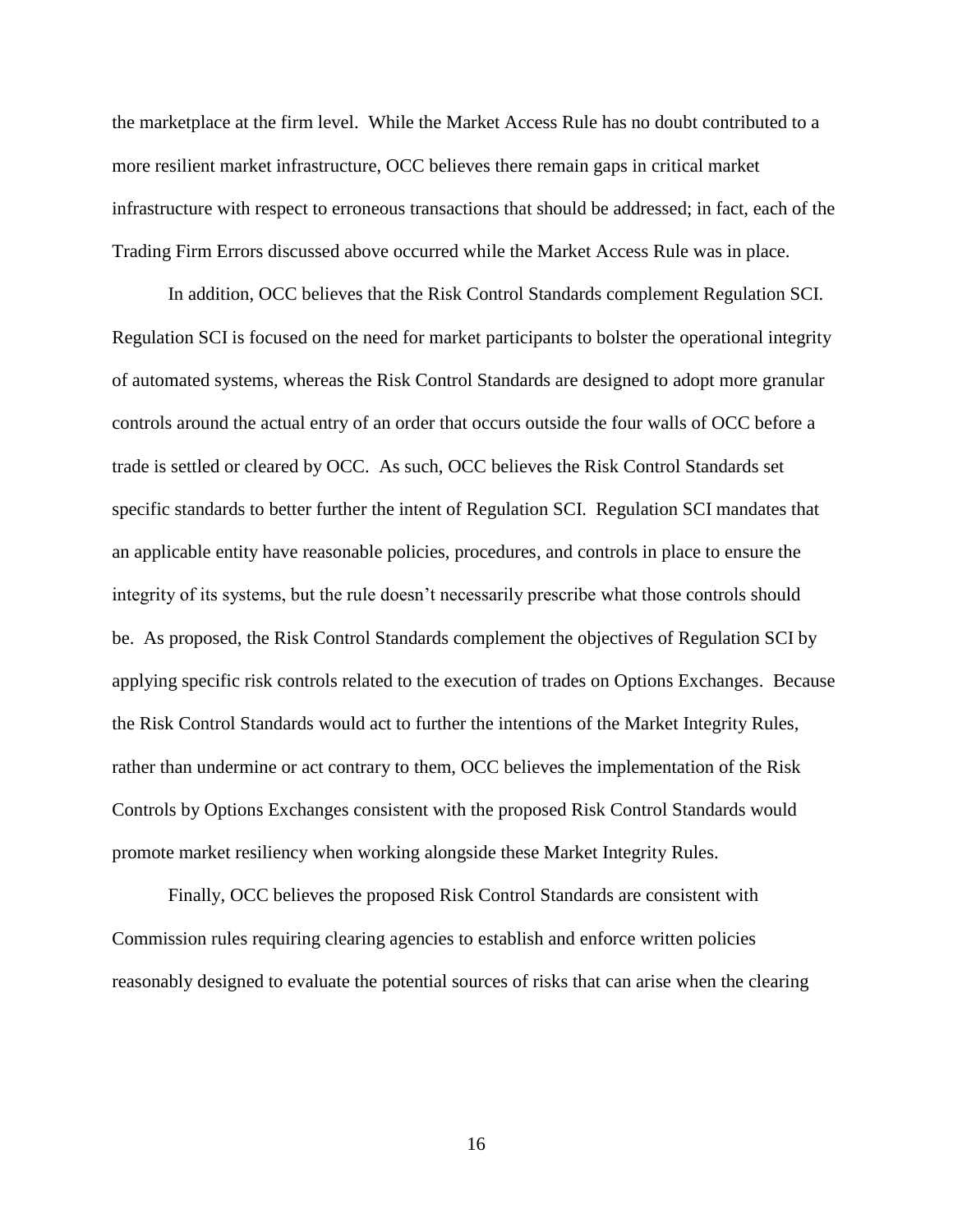agency establishes links to clear and settle trades, and to ensure that these risks are managed prudently on an ongoing basis.<sup>30</sup>

OCC also notes that the proposed Risk Control Standards are principle-based in nature and do not prescribe any specific method for satisfying the standards, which would allow each Options Exchange to develop specific Risk Controls that are best suited for its marketplace. Moreover, the adoption of any Risk Control that would be deemed to be a "rule of an exchange<sup>"31</sup> under the Securities Exchange Act of 1934, as amended (the "Act"), would be subject to the rule filing requirements of Section 19(b) of the Act<sup>32</sup> and thereby subject to review by the Commission before it could be implemented by the Options Exchange.<sup>33</sup>

# **Consistency with the Payment, Clearing and Settlement Supervision Act**

OCC believes that the proposed change concerning Risk Control Standards described above is consistent with Section 805(b)(1) of the Payment, Clearing and Settlement Supervision Act<sup>34</sup> because the proposed change would promote robust risk management. By imposing a Fee on trades executed on Options Exchanges that do not have adequate Risk Control Standards,

 $32 \t15$  U.S.C. 78(s)(b).

<sup>30</sup> *See* 17 CFR 240.17Ad-22(d)(7). OCC notes that these links are not limited in scope to linkages between clearing agencies. *See supra* note 5 at 66250-66251.

<sup>31</sup> *See* 15 U.S.C. 78c(a)(27).

<sup>&</sup>lt;sup>33</sup> Certain Options Exchanges have already filed proposed rule changes, and received approval for such rule changes, with the Commission to implement risk controls that are designed to guard against the same types of risks contemplated by the Risk Control Standards. *See*, *e.g.*, Securities Exchange Act Release No. 76123 (October 16, 2015), 80 FR 62591 (October 16, 2015) (SR–NASDAQ–2015–096) (Order Approving Proposed Rule Change to Adopt a Kill Switch for NOM). *See also* Securities Exchange Act Release No. 77092 (February 9, 2016), 81 FR 7873 (February 16, 2016) (SR-BOX-2016- 03) (Notice of Filing and Immediate Effectiveness of a Proposed Rule Change to Add Rule 7310 (Drill-through Protection) to Implement a New Price Protection Feature).

 $34$  12 U.S.C. 5464(b)(1).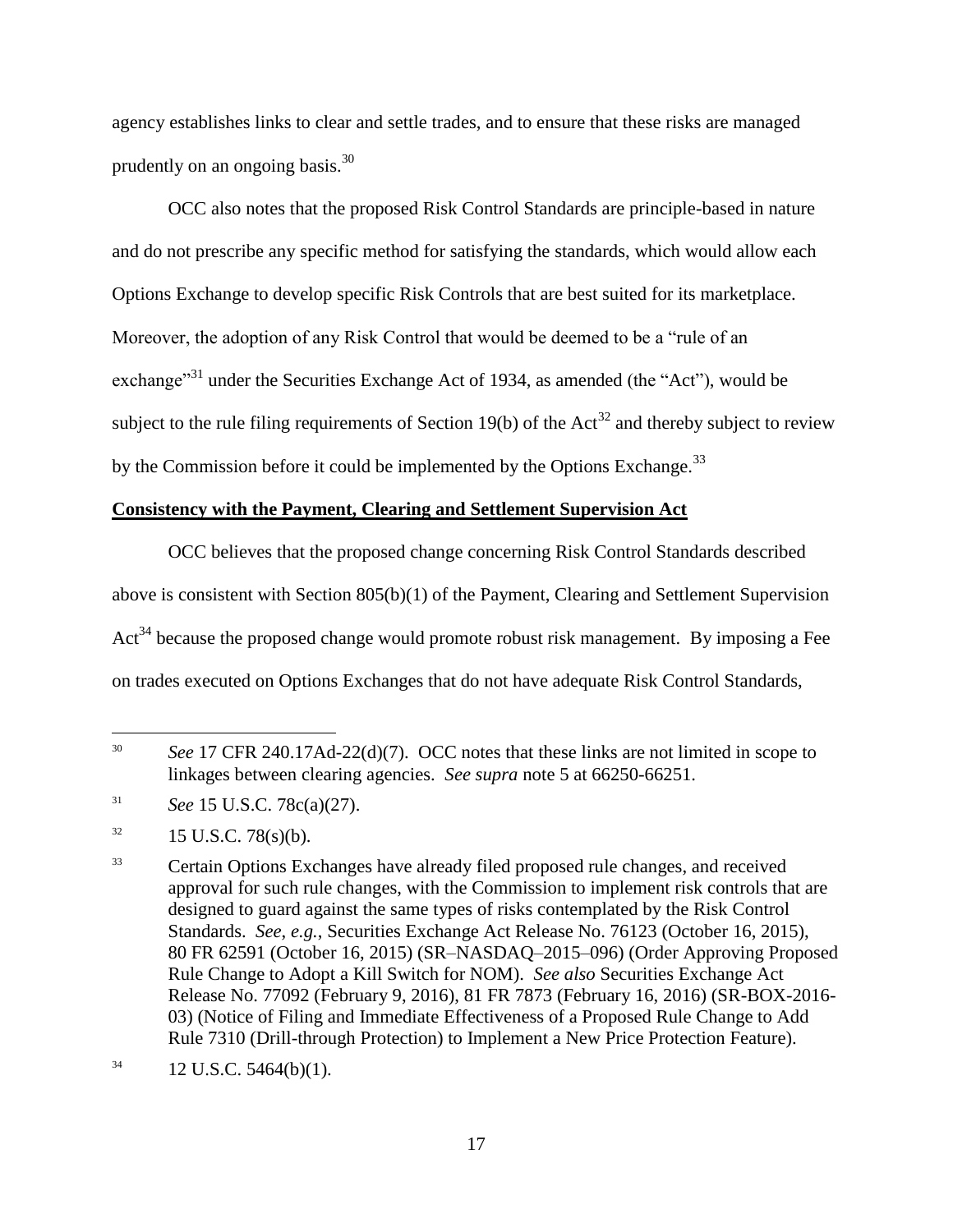OCC is attempting to protect itself against the risks associated with clearing and settling trades that have an increased risk of being erroneous and potentially disruptive to OCC. With the proposed Fee and Risk Control Standards, OCC is attempting to prevent market disruptions at the exchange level by implementing consistent Risk Control Standards across all Options Exchanges, thereby promoting robust risk management.

### **Anticipated Effect on and Management of Risk**

As discussed above and throughout the rule proposal, OCC believes that charging an additional fee for trades executed on Options Exchanges that have not implemented Risk Controls consistent with the proposed Risk Control Standards would mitigate potential risks to OCC, its Clearing Members, and the financial markets OCC serves, and mitigate any threat to the stability of the financial system of the United States. OCC believes the potential harm from the recent market disruptions described above would have been limited if Risk Control Standards were in place on the exchanges on which they occurred. As discussed above, OCC believes that market disruptions of this nature present additional risk to OCC for which it has no other means to reasonably predict, measure, or consider, and as a result presents otherwise uncovered risk to OCC's Clearing Members and the financial markets OCC serves and, if left unchecked, could threaten the stability of the financial system of the United States. The imposition of the proposed Fee would provide additional financial resources to help OCC mitigate such risks.

### III. Date of Effectiveness of the Advance Notice and Timing for Commission Action

The advance notice may be implemented if the Commission does not object to the advance notice within 60 days of the later of (i) the date that the advance notice was filed with the Commission or (ii) the date that any additional information requested by the Commission is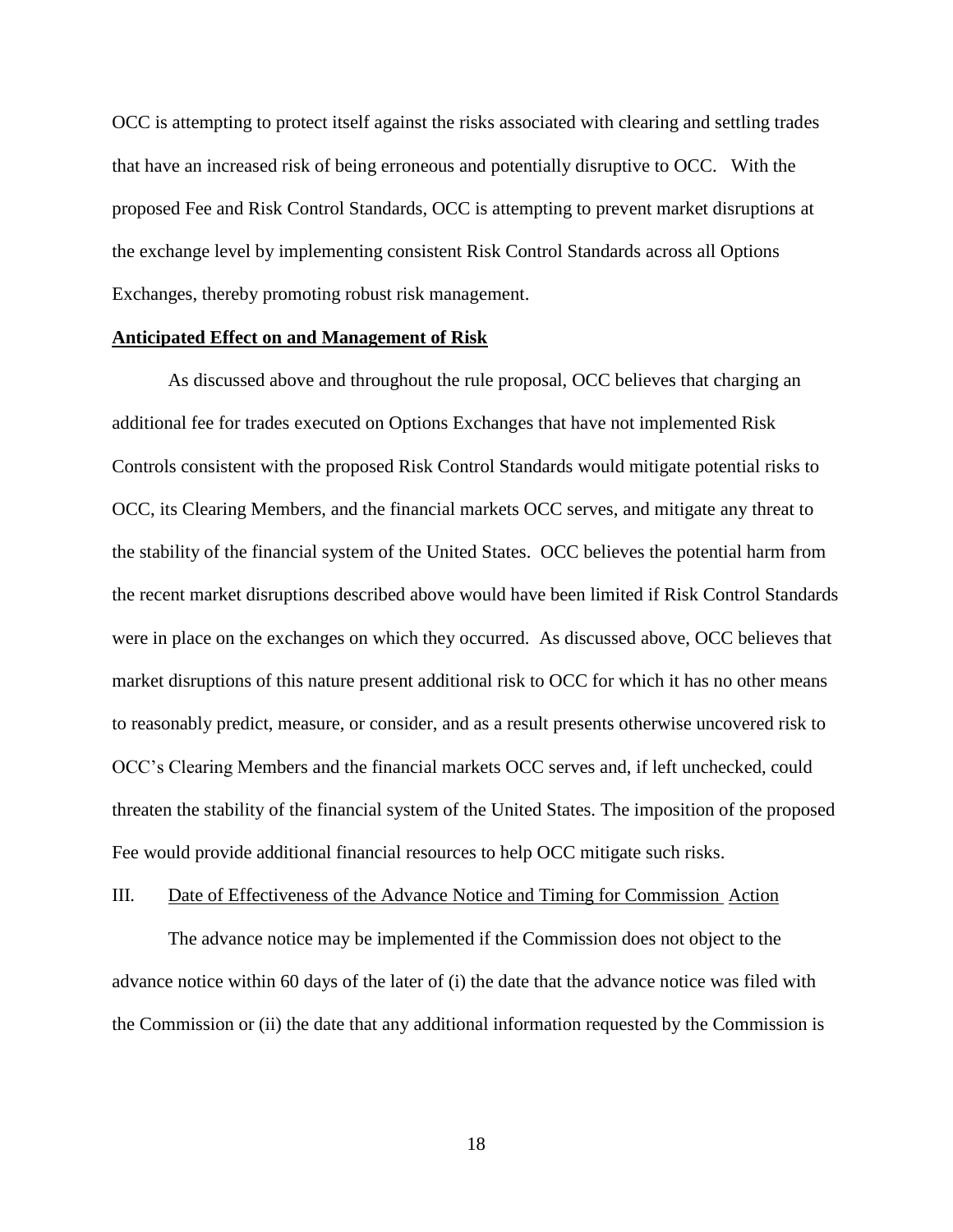received. OCC shall not implement the advance notice if the Commission has any objection to the advance notice.

The Commission may extend the period for review by an additional 60 days if the advance notice raises novel or complex issues, subject to the Commission providing OCC with prompt written notice of the extension. An advance notice may be implemented in less than 60 days from the date the advance notice is filed, or the date further information requested by the Commission is received, if the Commission notifies OCC in writing that it does not object to the advance notice and authorizes OCC to implement the advance notice on an earlier date, subject to any conditions imposed by the Commission.

The clearing agency shall post notice on its website of proposed changes that are implemented.

The proposal shall not take effect until all regulatory actions required with respect to the proposal are completed.

## IV. Solicitation of Comments

Interested persons are invited to submit written data, views, and arguments concerning the foregoing. Comments may be submitted by any of the following methods:

#### Electronic Comments:

- Use the Commission's Internet comment form (http://www.sec.gov/rules/sro.shtml); or
- Send an e-mail to rule-comments@sec.gov. Please include File Number SR-OCC-2016-801 on the subject line.

#### Paper Comments:

• Send paper comments in triplicate to Secretary, Securities and Exchange Commission, 100 F Street, NE, Washington, DC 20549-1090.